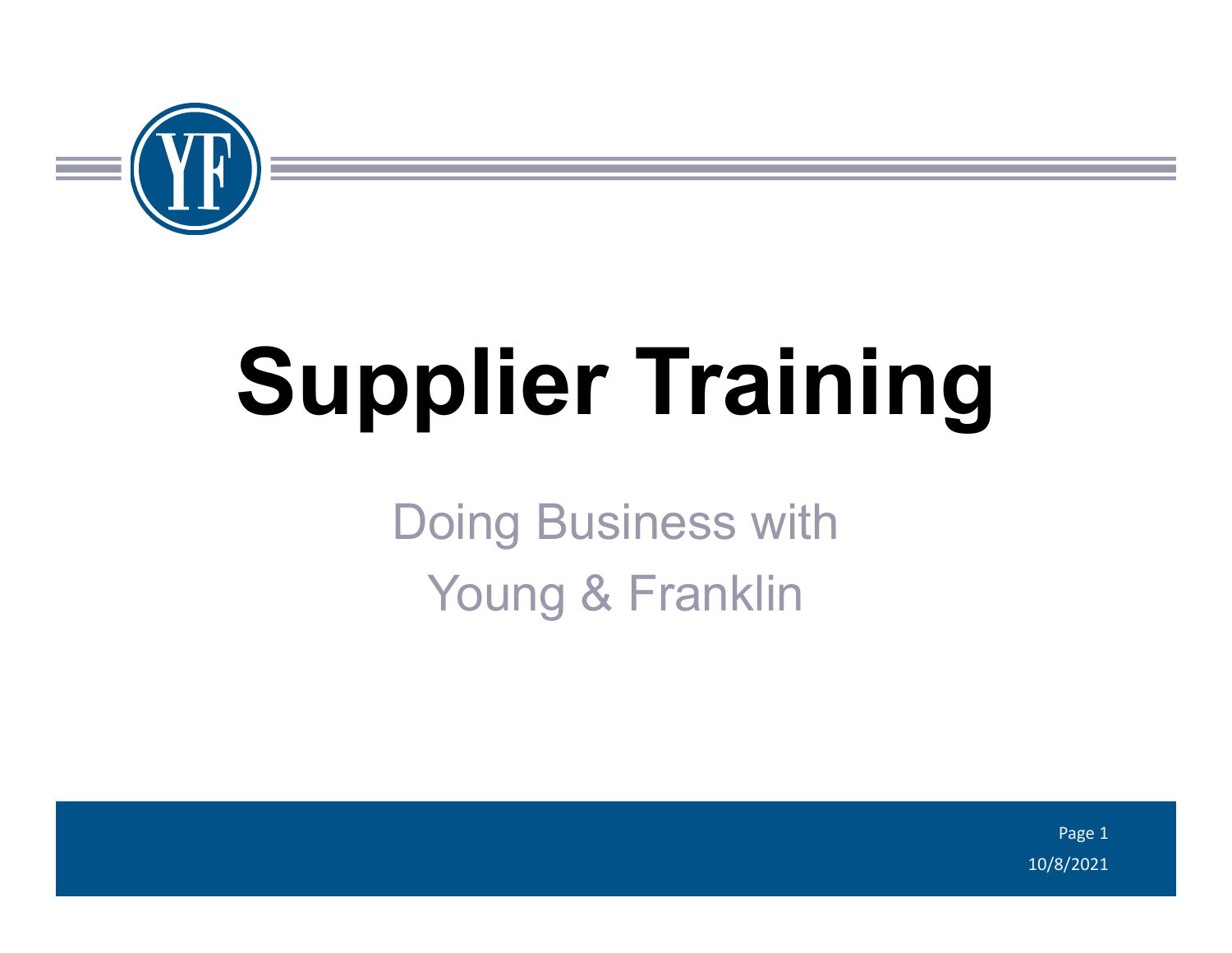

At Young & Franklin, we strive to avoid problems and want to work with you on continuous improvement.

We have developed the following training document to explain our systems and to highlight avoidable issues.

*This document is for reference only and does not supersede official Young & Franklin communication*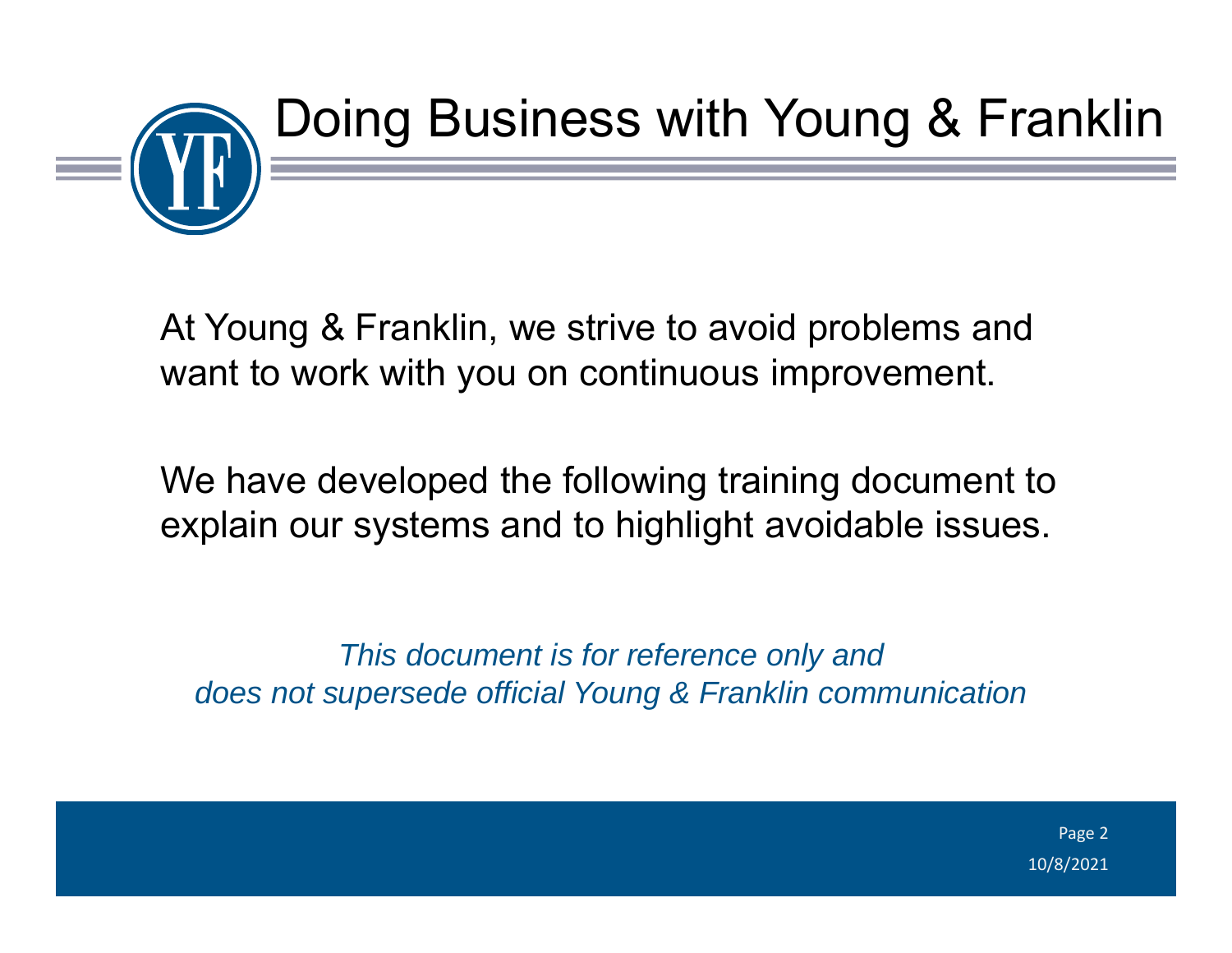

## Communication



Your Young & Franklin Buyer is your Point of Contact

#### Copy your Buyer on ALL communication





Please advise of personnel changes in quality and sales so that we can update our records and discuss training and support.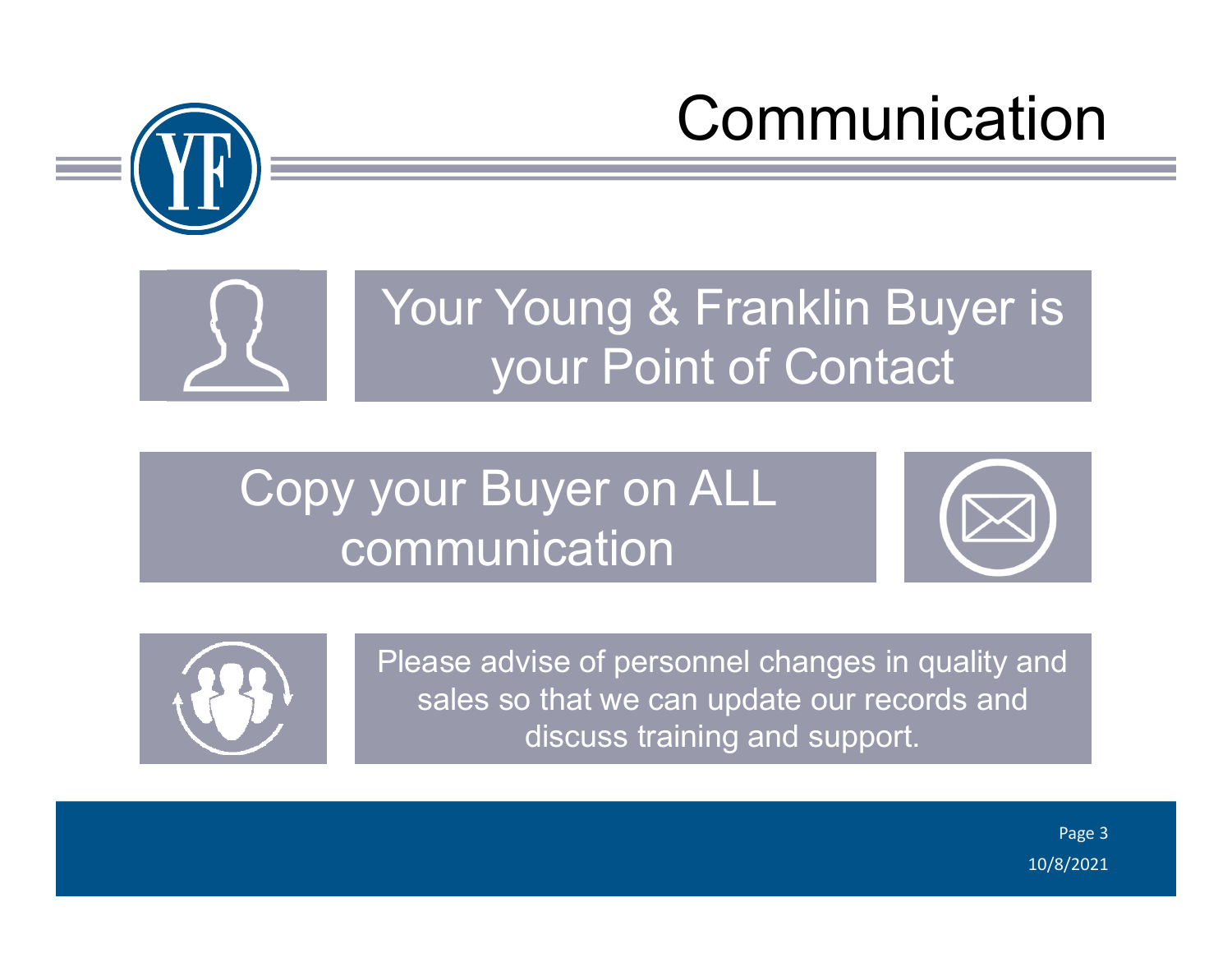

#### Communication - Responsiveness

- $\bullet$ We expect a prompt response to all of our communications
- $\bullet$  Please respond to:
	- Open Orders "Auto Email" sent weekly on Monday return by<br>COB Tuesday. Note our PO due dates are our dock dates NOT<br>shipping dates.
	- Quote requests within 1 week or by the requested due date
	- CAR Letters within 3 weeks (within 2 weeks if no parts are<br>returned) or by the requested due date
	- Quality System Audits within 30 days when requested.
	- Engineering information requests (with initial feedback) within 24<br>to 48 hours
- $\bullet$ Response times are tracked as a supplier performance metric.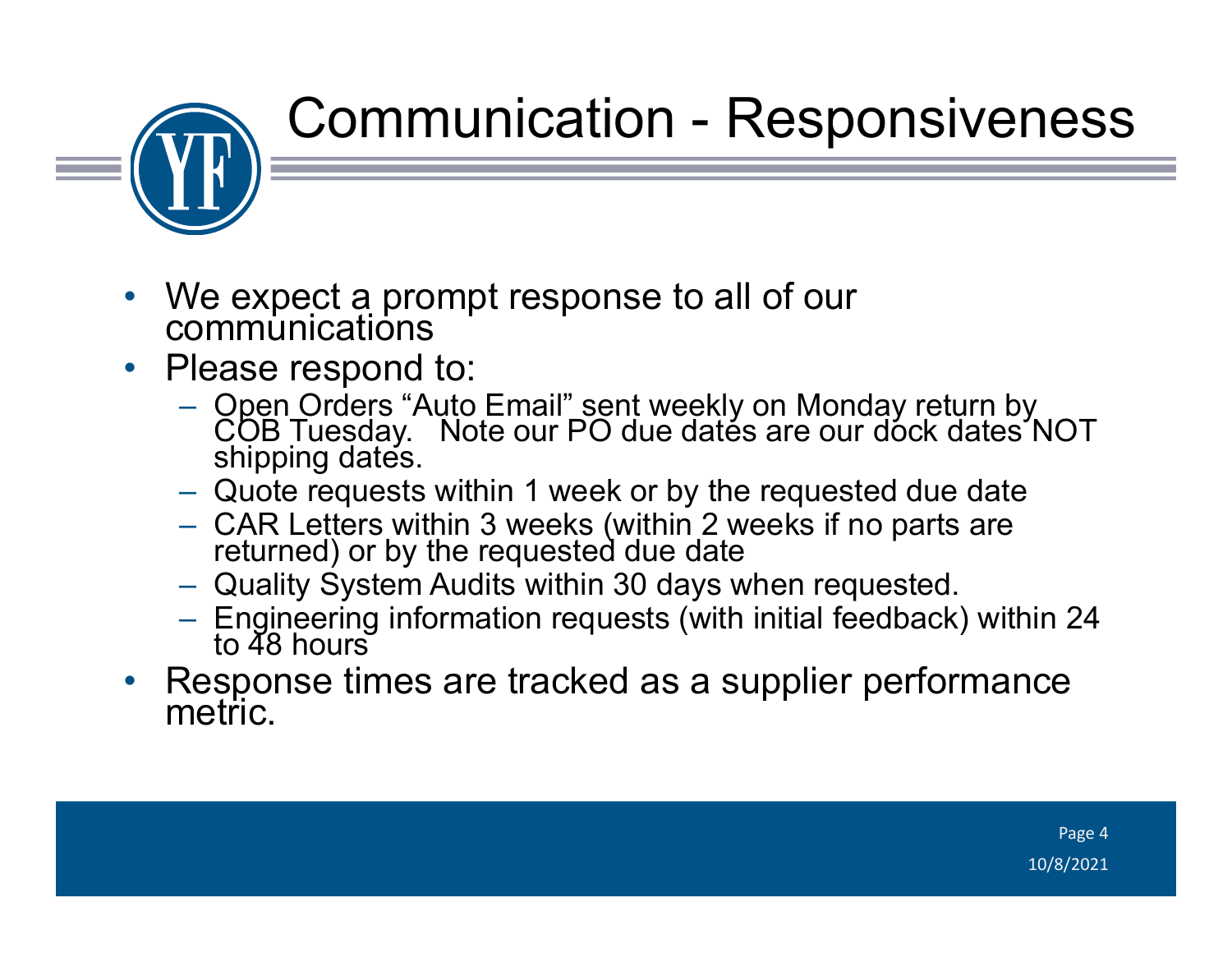

## Young & Franklin Webpage

#### Please review the Supplier Support section on www.yf.com

#### You will find:

| <b>Supplier Portal</b>                                      | Supplier Quality<br>Assurance<br>Requirements<br>(SQARs)               | <b>Purchase Order</b><br><b>Terms &amp; Conditions</b><br>(POTC) | <b>Mutual Non-</b><br><b>Disclosure</b><br>Agreement                |
|-------------------------------------------------------------|------------------------------------------------------------------------|------------------------------------------------------------------|---------------------------------------------------------------------|
| Packaging SQPR-03<br>and Marking S-3006<br><b>Documents</b> | <b>Quality System</b><br>Requirements<br><b>Standards &amp; Audits</b> | Supplier Training<br><b>Documents</b>                            | Supplier Forms:<br>SCR/SDWR,<br>Suggestions and<br><b>CAR forms</b> |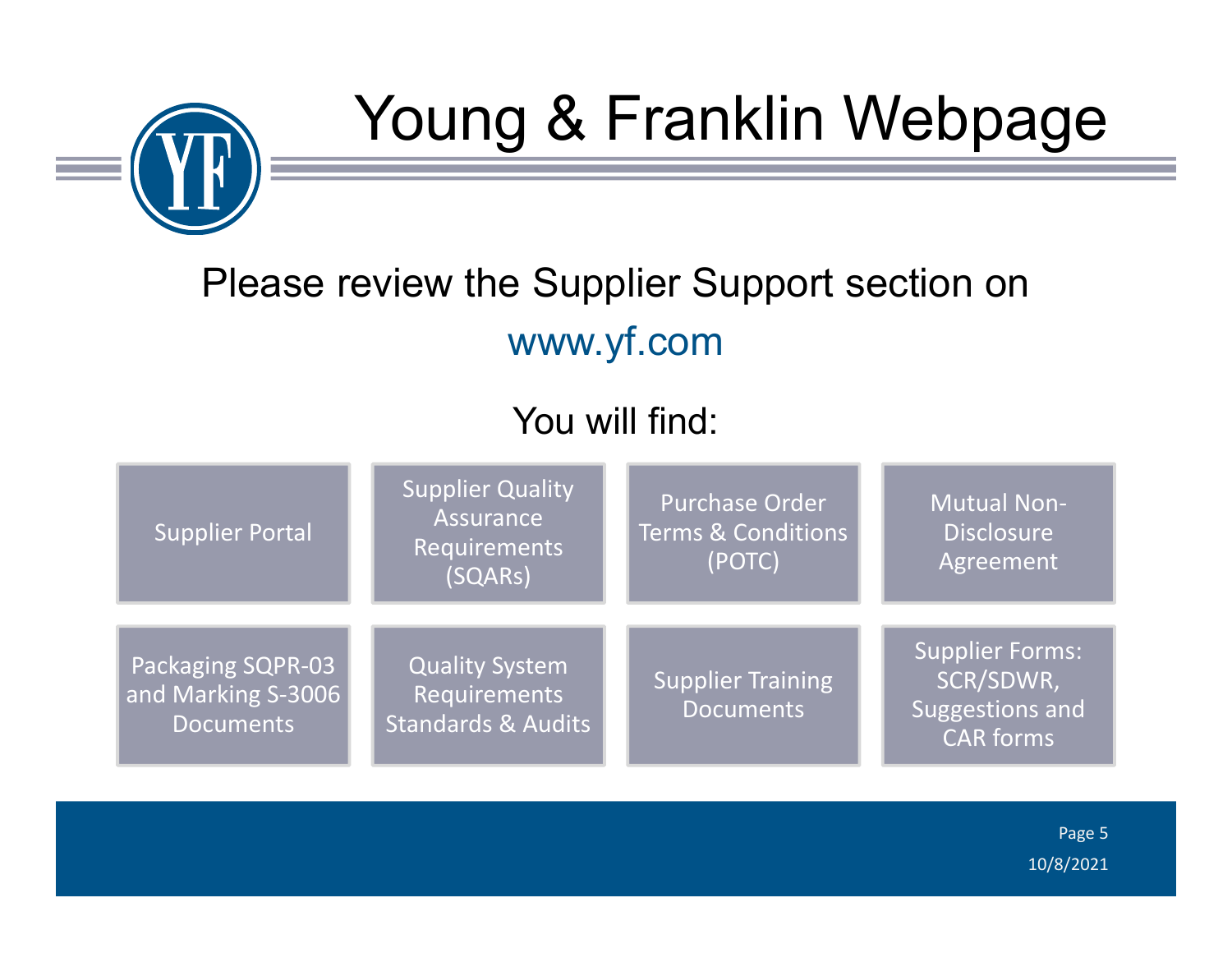



- • The Supplier Portal provides an efficient paperless system for suppliers to complete our Quality Survey.
- Periodically we request updated Quality Surveys from all suppliers. The requests are emailed and include your username and password and instructions on how to access the Portal. We allow 30 days to complete.
- Certifications are no longer uploaded in the Supplier Portal. Effective 9/30/18 all certifications should be emailed to **suppliercerts@yf.com** The subject line should list PO#, line#, part# and quantity.
- Email invoices to **payables@yf.com**.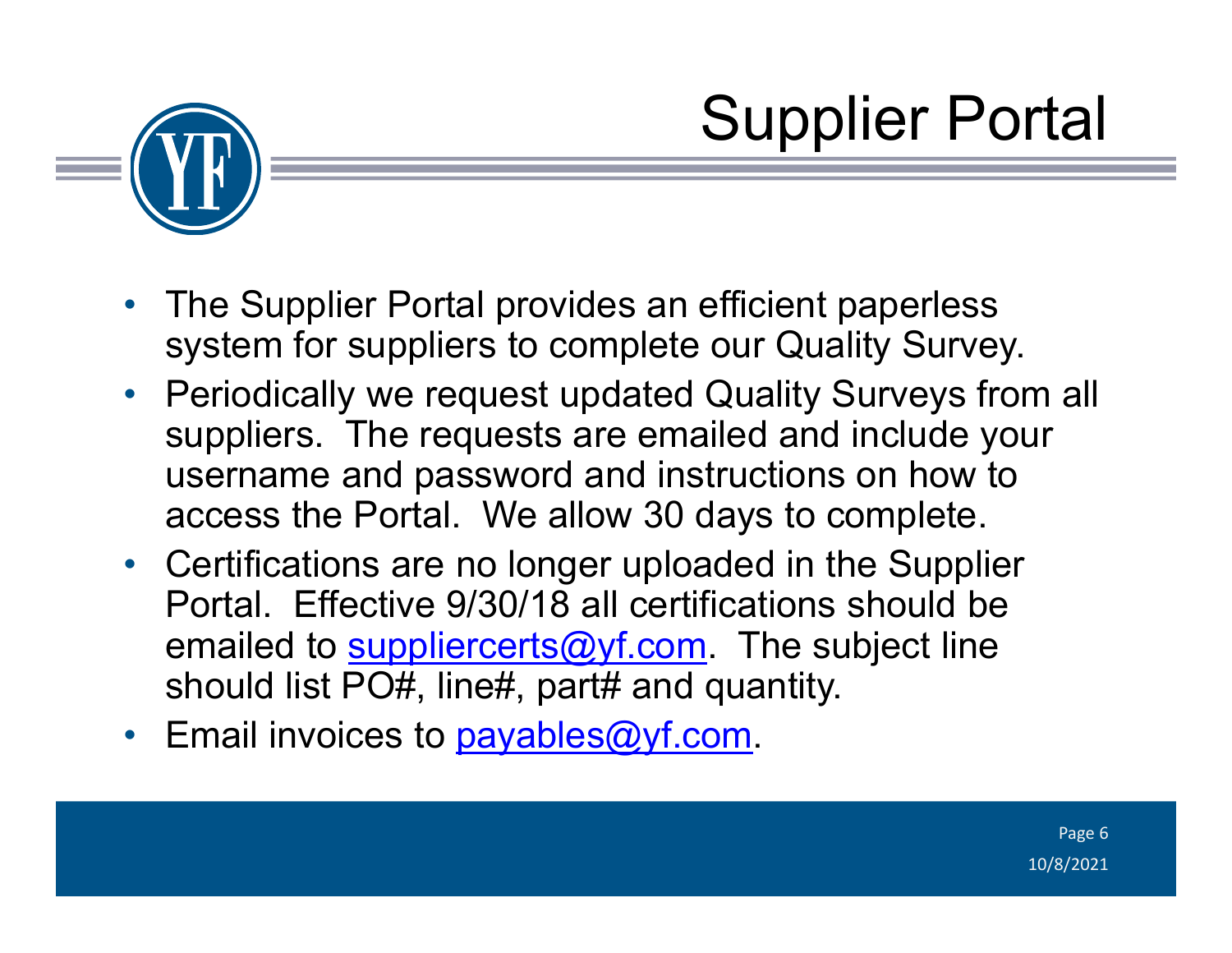#### **SQARS**



- • Applicable Supplier Quality Assurance Requirements are called out on purchase orders for each part numbers.
- A complete listing of SQARs can be found in the supplier support section of the Young & Franklin webpage: http://www.yf.com
- SQARs are revision controlled and the applicable revision is listed on the purchase order.
- •Any questions, contact your Buyer

*Not following SQARs will result in rejected parts, adversely impact your quality rating, and cause production delays*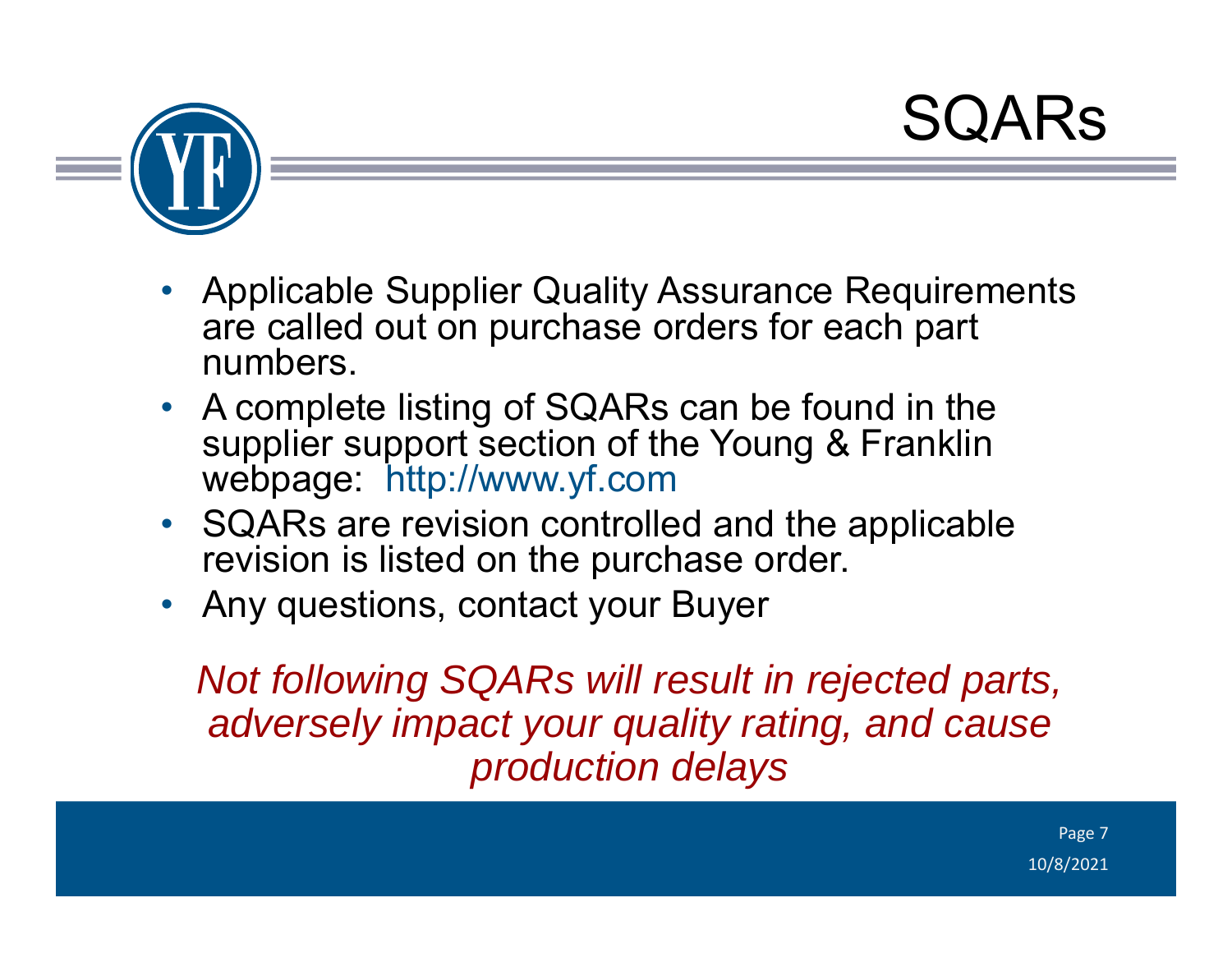#### Using the SCR (formerly SDWR) Form

•

•

•

•

|                       | Case #:                                                                                                                                                                                    |           | DMR#:          |                                                             | CR#                   |           | CN#    |                     |
|-----------------------|--------------------------------------------------------------------------------------------------------------------------------------------------------------------------------------------|-----------|----------------|-------------------------------------------------------------|-----------------------|-----------|--------|---------------------|
| Buyer:                |                                                                                                                                                                                            | Drawing#: |                |                                                             |                       | Revision: |        |                     |
| <b>Supplier Name:</b> |                                                                                                                                                                                            |           |                | Part Number:                                                |                       |           |        | <b>Revision:</b>    |
| P.O. Number:          | P.O. Line #:                                                                                                                                                                               |           | P.O. Line Qty: |                                                             | <b>Qty Defective:</b> |           | Job #: |                     |
|                       |                                                                                                                                                                                            |           |                | <b>Request Type (Select One)</b>                            |                       |           |        |                     |
|                       | X Supplier Deviation Waiver Request (SDWR)                                                                                                                                                 |           |                | (Complete items 1 thru 4 below)                             |                       |           |        |                     |
|                       | Notification of incoming damage (attach pictures)                                                                                                                                          |           |                |                                                             |                       |           |        |                     |
|                       | Lead-time to produce conforming parts, if disapproved:                                                                                                                                     |           |                |                                                             |                       |           |        |                     |
|                       | ***Include a copy of the approved form with your shipment to Young & Franklin Tactair.<br>Change request to frozen planning per SQAR 32<br>Change request to drawing or governing document |           |                |                                                             |                       |           |        |                     |
| In Transit, etc.      | (1) Containment: Quarantine defective Product and verify Containment including at Sub-tiers, In Process, Stock,                                                                            |           |                |                                                             |                       |           |        | Completion<br>Date: |
|                       |                                                                                                                                                                                            |           |                |                                                             |                       |           |        |                     |
|                       | (2) Nonconformance Description or Requested Change in Frozen Process Planning: Specific / Detailed Explanation                                                                             |           |                | ****REMINDER - Include Serial Numbers where applicable **** |                       |           |        |                     |
|                       |                                                                                                                                                                                            |           |                |                                                             |                       |           |        |                     |
|                       | (3) Root Cause: Verified Reason that Accounts for the Problem                                                                                                                              |           |                |                                                             |                       |           |        |                     |
|                       |                                                                                                                                                                                            |           |                |                                                             |                       |           |        |                     |
| Documents             | (4) Preventative / Corrective Action to Prevent Reoccurrence: Attach Objective Evidence and/or Supporting                                                                                  |           |                |                                                             |                       |           |        | Completion<br>Date: |
|                       |                                                                                                                                                                                            |           |                |                                                             |                       |           |        |                     |

- • Must use our form located on our website. We prefer the PDF version.
	- Use this form to report any incoming damage to parts received from YF or other drop ship location. Be sure to list serial numbers and include digital photos whenever possible.
- • If other issues are discovered later or arise during manufacture, a SCR must be sent to your buyer and approved BEFORE shipping parts to YF.
	- Also, use this form to request changes to any frozen planning, ref. SQAR 032.
	- SCRs are only applicable to the parts on the referenced PO and line# and an approved SCR copy must accompany the shipment with the certification packet. SCR parts must be clearly identified from other parts in shipment.
- • Root cause and corrective action must be identified on the SCR and must be long term and verifiable.
	- SCR submittal should be an exception, not the<br>rule. Dwg. exceptions should be identified during<br>the quoting phase and/or design prevention<br>review process or use our Supplier Suggestion<br>Form to initiate investigating change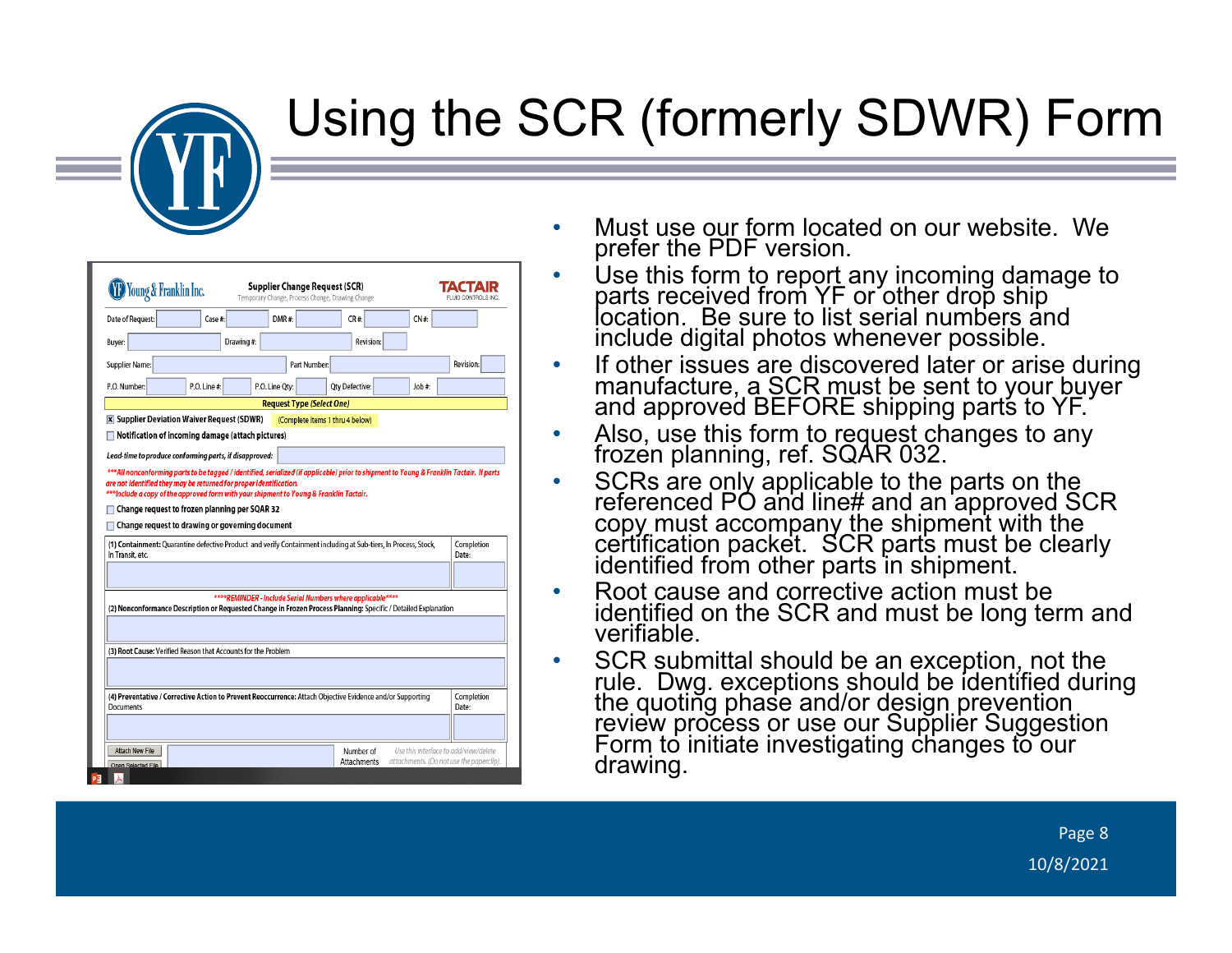## Supplier Suggestions



- • As part of our continuous improvement program, we encourage any suggestions for print changes which will improve quality, reduce costs and ease manufacturing.
- •Our Supplier Suggestion Form is on<br>our website. Submit completed form<br>to your buyer. All suggestions will<br>be reviewed and dispositioned by<br>engineering.
- $\bullet$ Communicate any scheduling issues with your buyer to avoid any production delays.

| Part#<br>Date<br>Proposed Drawing Change:<br>Reason for Change: | PO#   |  |
|-----------------------------------------------------------------|-------|--|
|                                                                 |       |  |
|                                                                 |       |  |
|                                                                 |       |  |
|                                                                 |       |  |
| Estimated improvement to cost and/or delivery:                  |       |  |
|                                                                 |       |  |
|                                                                 |       |  |
| Tactair Engineering Review/Comments:                            |       |  |
|                                                                 |       |  |
|                                                                 |       |  |
| Engineer:                                                       | Date: |  |
|                                                                 |       |  |
| Reviewed with Supplier                                          |       |  |
|                                                                 |       |  |
| By:                                                             | Date: |  |
|                                                                 |       |  |
|                                                                 |       |  |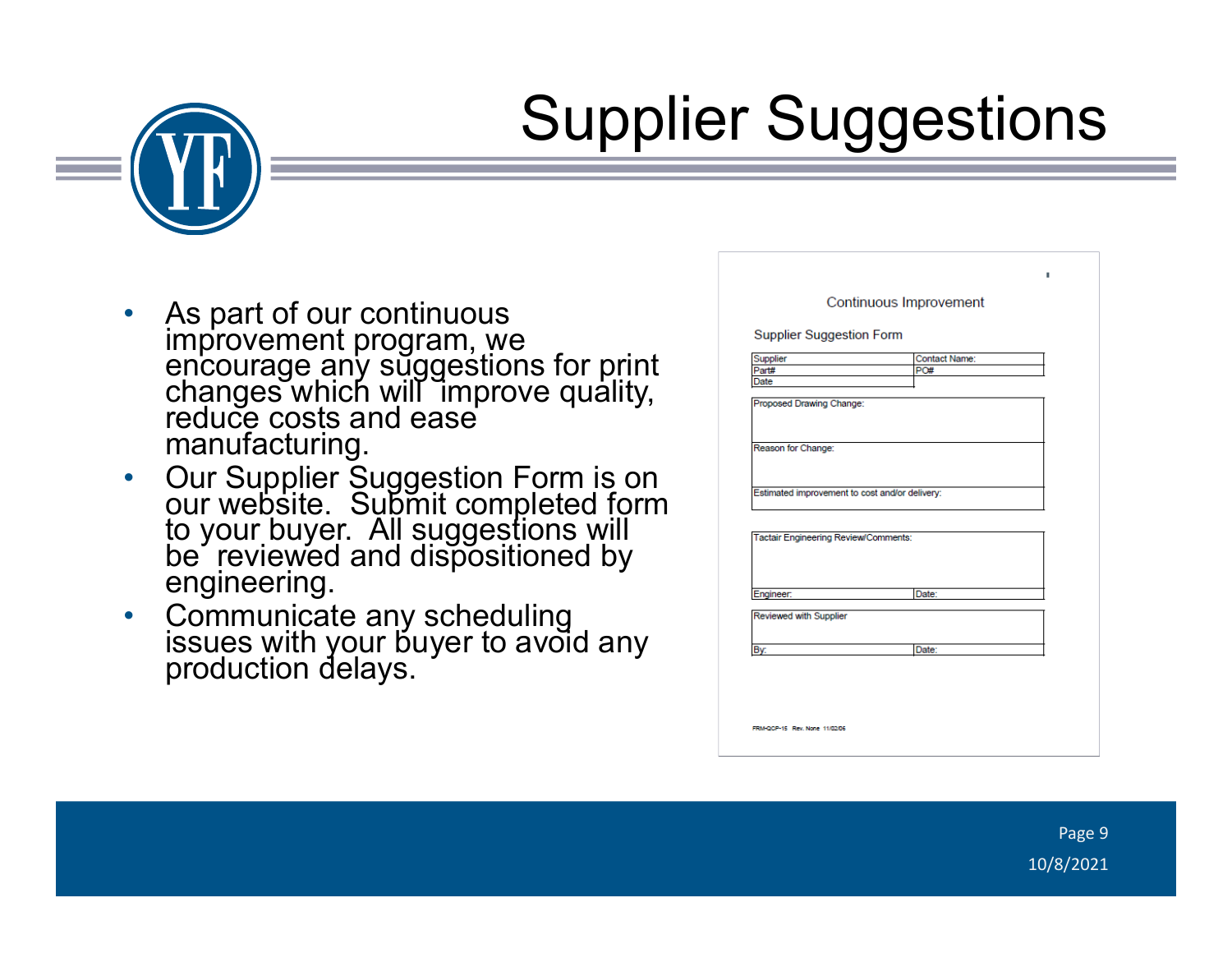

## DMRs and CARs

| SUPPLIER CORRECTIVE ACTION REQUEST - 8D Response |                                      |                                                                    |                                                                                     |                                                                                                        | For Supplier Training see www.yf.com or www.tfc.com Corrective Actions will be validated by YF/Tactair Supplier Quality on Next Supplier Visit      |               |                    |                                   |
|--------------------------------------------------|--------------------------------------|--------------------------------------------------------------------|-------------------------------------------------------------------------------------|--------------------------------------------------------------------------------------------------------|-----------------------------------------------------------------------------------------------------------------------------------------------------|---------------|--------------------|-----------------------------------|
| Supplier Name & Address:                         |                                      | ı                                                                  |                                                                                     |                                                                                                        |                                                                                                                                                     |               | CAR Date of Issue: |                                   |
| Reply To:                                        |                                      |                                                                    |                                                                                     |                                                                                                        |                                                                                                                                                     | CAR DUE DATE: |                    |                                   |
| Supplier e-mail(s):                              |                                      |                                                                    |                                                                                     |                                                                                                        |                                                                                                                                                     |               |                    |                                   |
| Part Number/Description:                         |                                      |                                                                    |                                                                                     |                                                                                                        |                                                                                                                                                     |               |                    |                                   |
|                                                  |                                      |                                                                    |                                                                                     |                                                                                                        |                                                                                                                                                     |               |                    |                                   |
| PO Number:                                       |                                      | PO Line #:                                                         | PO Lot #:                                                                           | PO Line Qty:                                                                                           | QTY Defective:                                                                                                                                      |               | YF/TFC QAR#:       |                                   |
| YF/TFC Notes from QAR:                           |                                      |                                                                    | (D1) Problem Statement / Non Conformance Description: Specific detailed explanation |                                                                                                        |                                                                                                                                                     |               |                    |                                   |
|                                                  |                                      |                                                                    |                                                                                     | (D2) Form a Cross Functional Team: Names, positions, phone numbers, email, indicate team leader        |                                                                                                                                                     |               |                    |                                   |
|                                                  |                                      |                                                                    |                                                                                     |                                                                                                        | (D3) Containment Actions/Interim Corrective Action: Protect YF/TFC from non-conforming parts and support our production                             |               |                    | Date:                             |
|                                                  | (D4) Root Cause: Why made?           |                                                                    |                                                                                     |                                                                                                        | Root Cause: How escaped?                                                                                                                            |               |                    |                                   |
|                                                  |                                      | (D5) Permanent Corrective Action (PCA): Provide objective evidence |                                                                                     |                                                                                                        |                                                                                                                                                     |               |                    | Completion<br>Completion<br>Date: |
|                                                  |                                      | (D6) Validation: Does your PCA prevent the issue?                  |                                                                                     |                                                                                                        |                                                                                                                                                     |               |                    | Date:                             |
|                                                  | that could have this potential issue |                                                                    |                                                                                     |                                                                                                        | (D7) Verification: How will you ensure that this fix will be permanent and continuous? Include read across to all other similar parts and processes |               |                    | Completion<br>Completion<br>Date: |
|                                                  |                                      |                                                                    |                                                                                     | (D8) Congratulate Your Team: Thank you for proactively resolving this issue, capture "Lessons Learned" |                                                                                                                                                     |               |                    | Completion<br>Date:               |

- •Discrepant Material Reports will be generated for all non-conformances. We may request a formal Corrective Action Response.
- •Your response to a Corrective Action<br>Request should address the root cause with permanent and verifiable corrective<br>actions. Our standard is the Global 8D Process – see separate training document.
- •Young & Franklin will participate in root cause analysis on request.
- •CAR responses will be reviewed for completeness.
- •We will request to see corrective actions<br>"in use" during visits and audits.
- •CAR forms are sent electronically. You can use your own form as long as all 8D steps are addressed.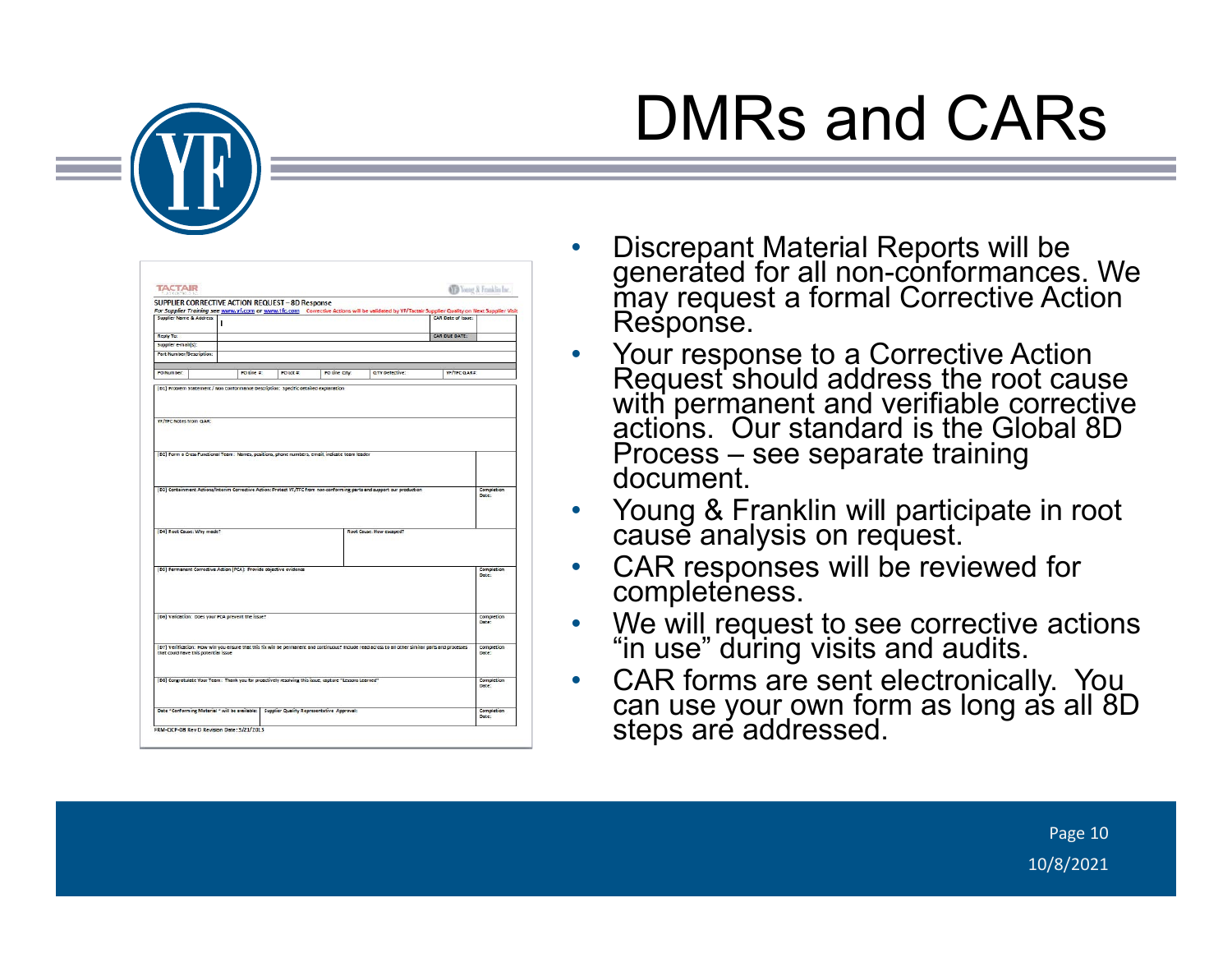



*We have high quality standards and require conformance to our drawings and specifications*

- $\bullet$  Potential issues must be addressed upfront, during the quoting process.
- $\bullet$  Complete an SCR for a Supplier Deviation Waiver Request. including First Articles for any non-conformances and wait for approval before shipping.
- Submit and securely tag all 1<sup>st</sup> articles. Our expectation is that all 1<sup>st</sup> articles are fully processed parts. Parts must be inspected to our drawing even if 3D models were supplied.

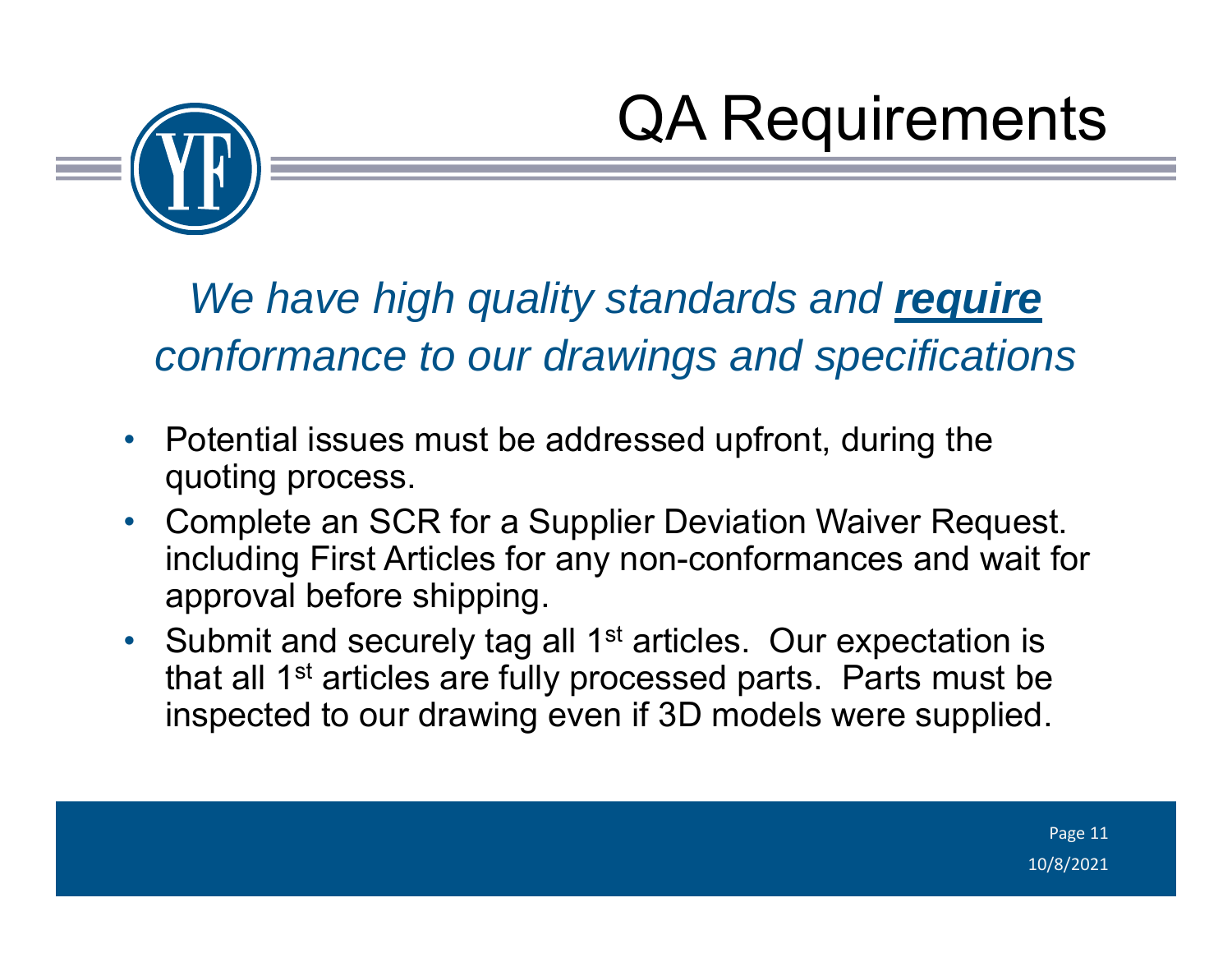QA Requirements



#### Issue Prevention Reviews

- $\bullet$  Cross functional design/prevention reviews may be held for new/1<sup>st</sup> run, significantly changed or parts with repeat quality issues.
- $\bullet$  Review specifications and the drawing. Discuss any previous issues and questions.
- $\bullet$  Discuss packaging, testing requirements and measurement correlation.
- Suppliers are responsible to meet all specifications and testing requirements as required by our drawing and those referenced in all applicable specifications.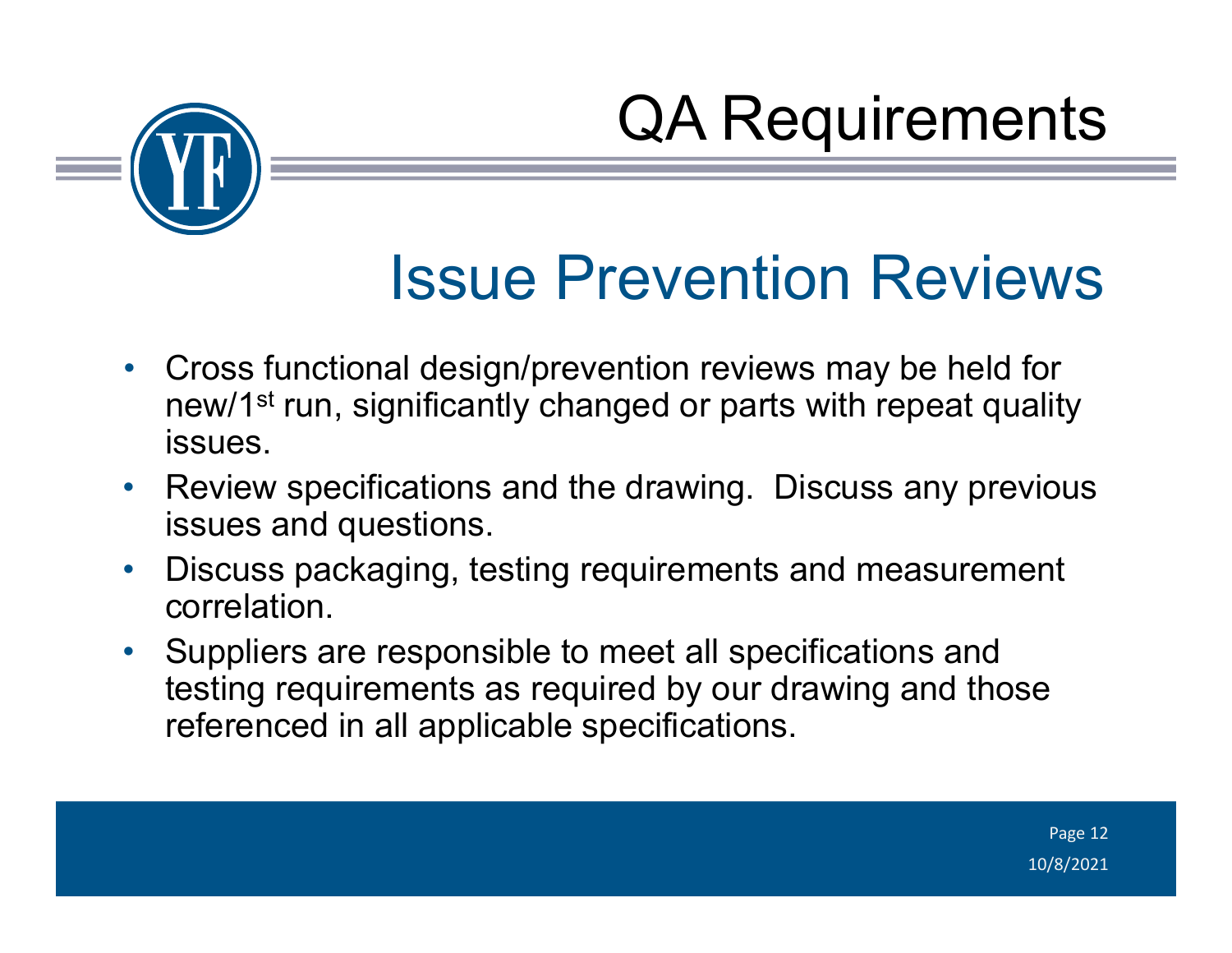## Drawings and EB Notes



- Parts are always inspected to our blueprints and Engineering Bulletin notes. If 3D models are provided, you must ensure parts meet drawing dimensions.
- Engineering Bulletins provide updates to our drawings that must be incorporated into the manufacture of our product.
- A box is stamped on our print indicating the Engineering Bulletin numbers. Copies of the EB Notes will accompany the drawings.
- Your Certificate of Conformance certifies that you meet drawing revision and EB notes.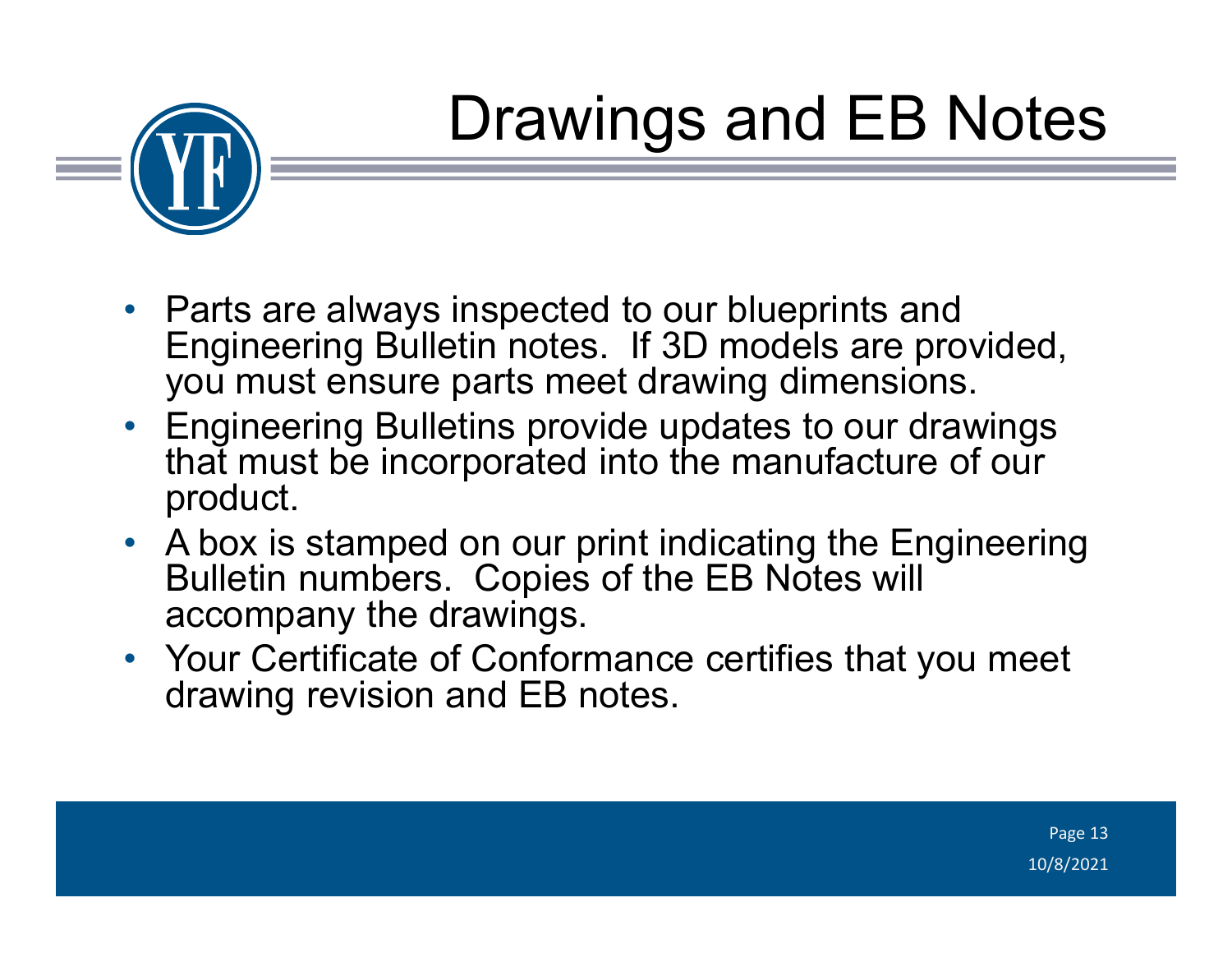



- • Serialization provides complete traceability and an easier more efficient way to locate and segregate parts if necessary.
- Serialization Permissible...
	- $-$  IF drawing states "Serialization Permissible" parts do not have to be serialized.
	- IF PO states "Serialization Required". Parts **MUST** be serialized.
- $\bullet$  Specification S-3006 applies when referenced on our print. A copy is located on our website **www.yf.com** on the supplier support tab.
- $\bullet$  Any numbering sequence is allowable, unless specified on the PO. YF prefers unique numbers with a company identifier.
- $\bullet$  **If parts are serialized, Serial numbers MUST be referenced on all paperwork:** c of c, test data reports, FAI, SCR/SDWR, CAR, etc.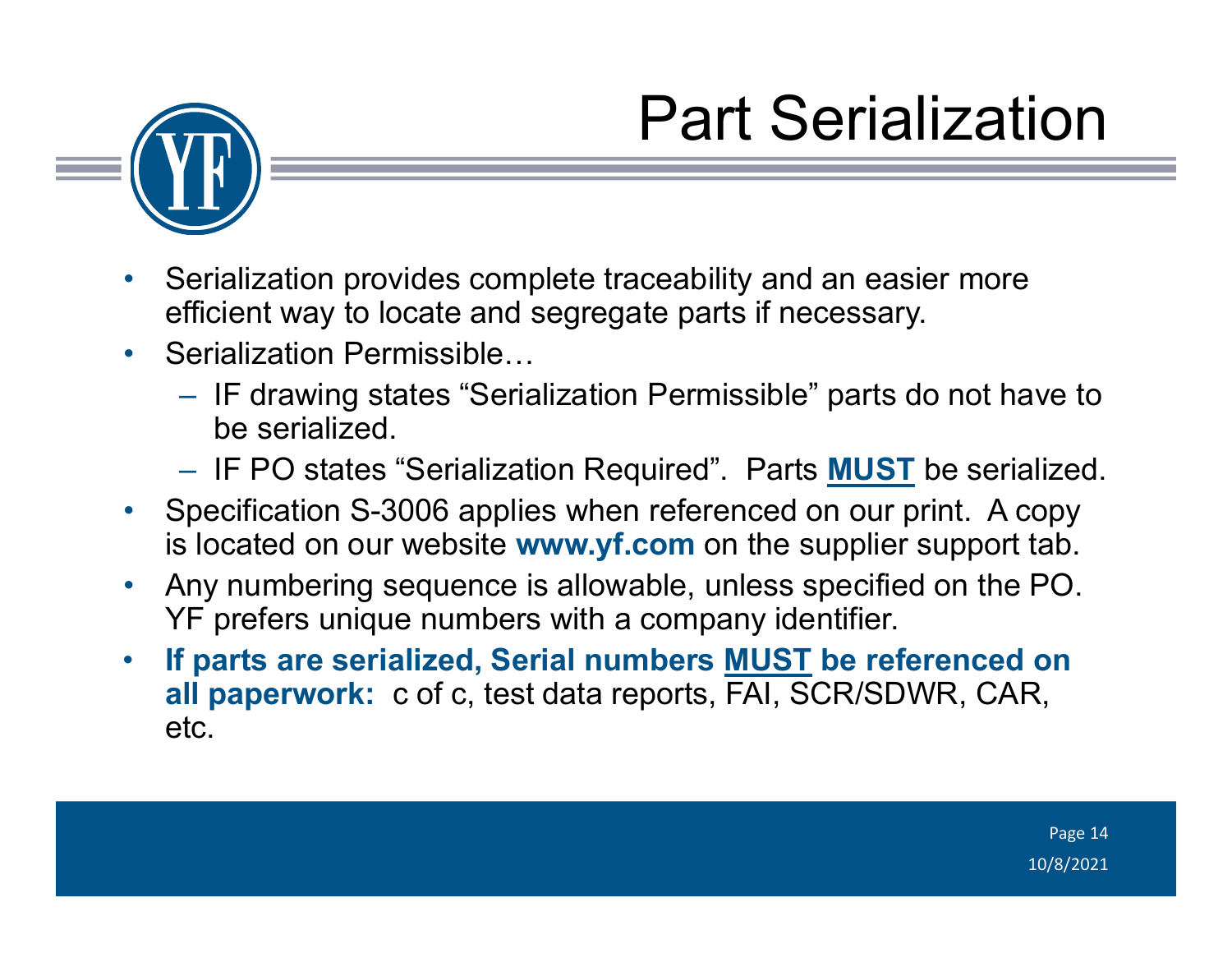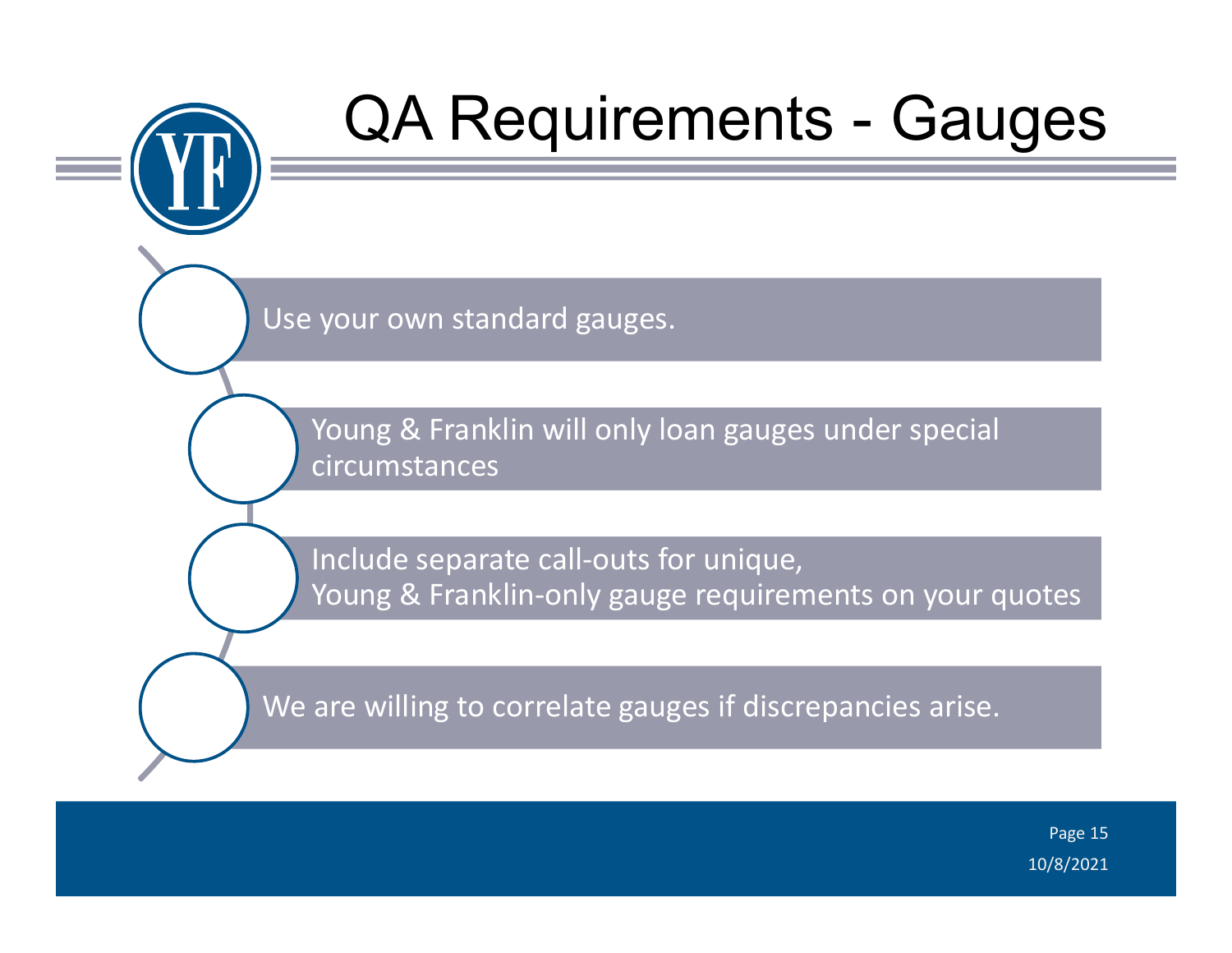

- Use care with our parts as they move through your facility and ensure that packaging is robust.
- Inspect parts for damage and verify packaging is secure before shipping.
- If issues arise, we will work closely with you to pinpoint the root cause of the damage.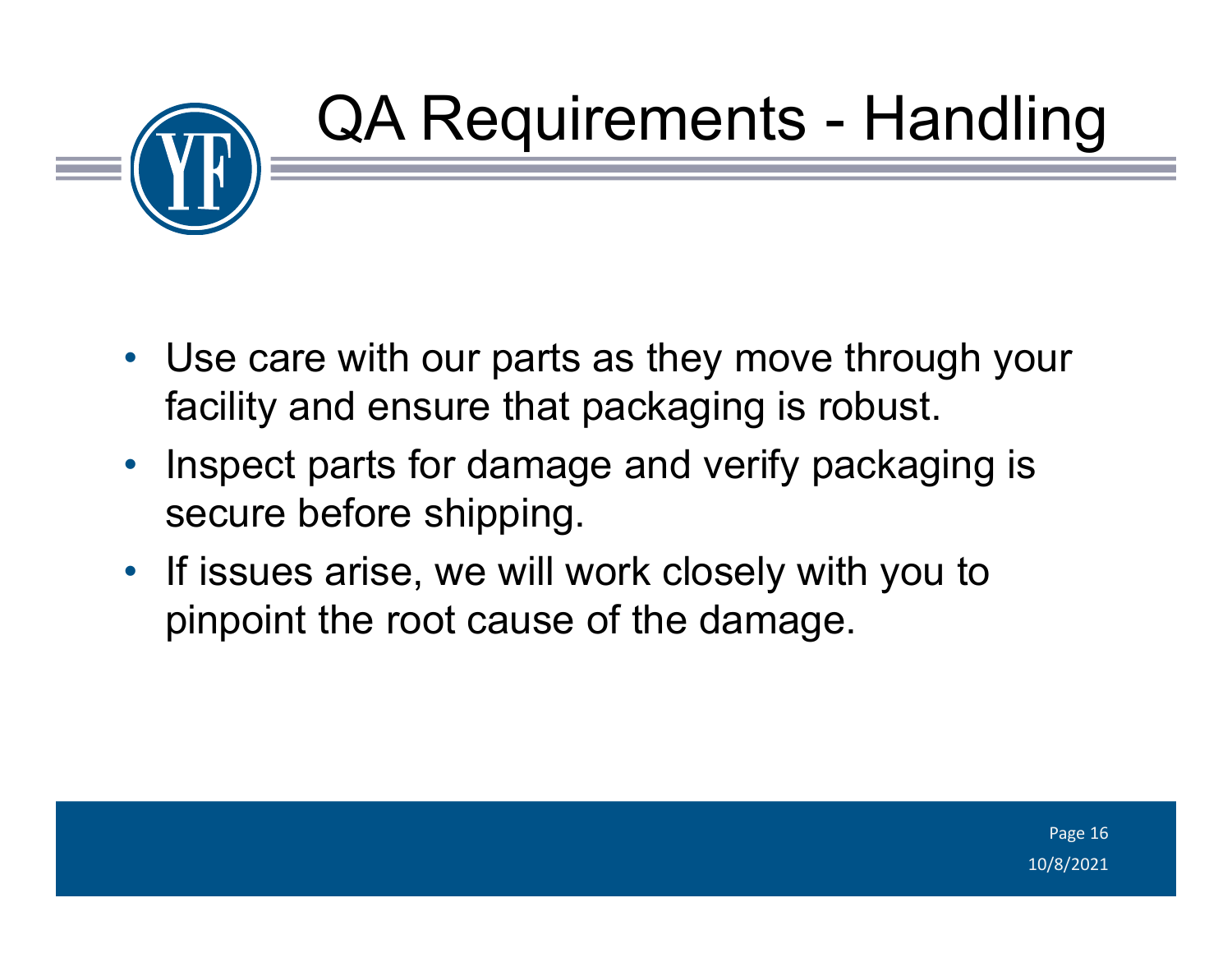#### Paperwork Requirements

#### *Complete all paperwork outlined in SQARs and POTC*

- •Include packing lists with shipment.
- •Maintain clearly marked lot integrity
- • If specified on our PO or drawing you must provide the following:
	- Certificates of Conformance
	- Certificates of Conformance with Country of Origin listed. Refer to next slide for definition of Country of Origin.
	- Raw material certifications
	- Test reports
- Refer to slides on PED and ATEX certifications
- •All Quality records must be retained for a minimum of 10 years.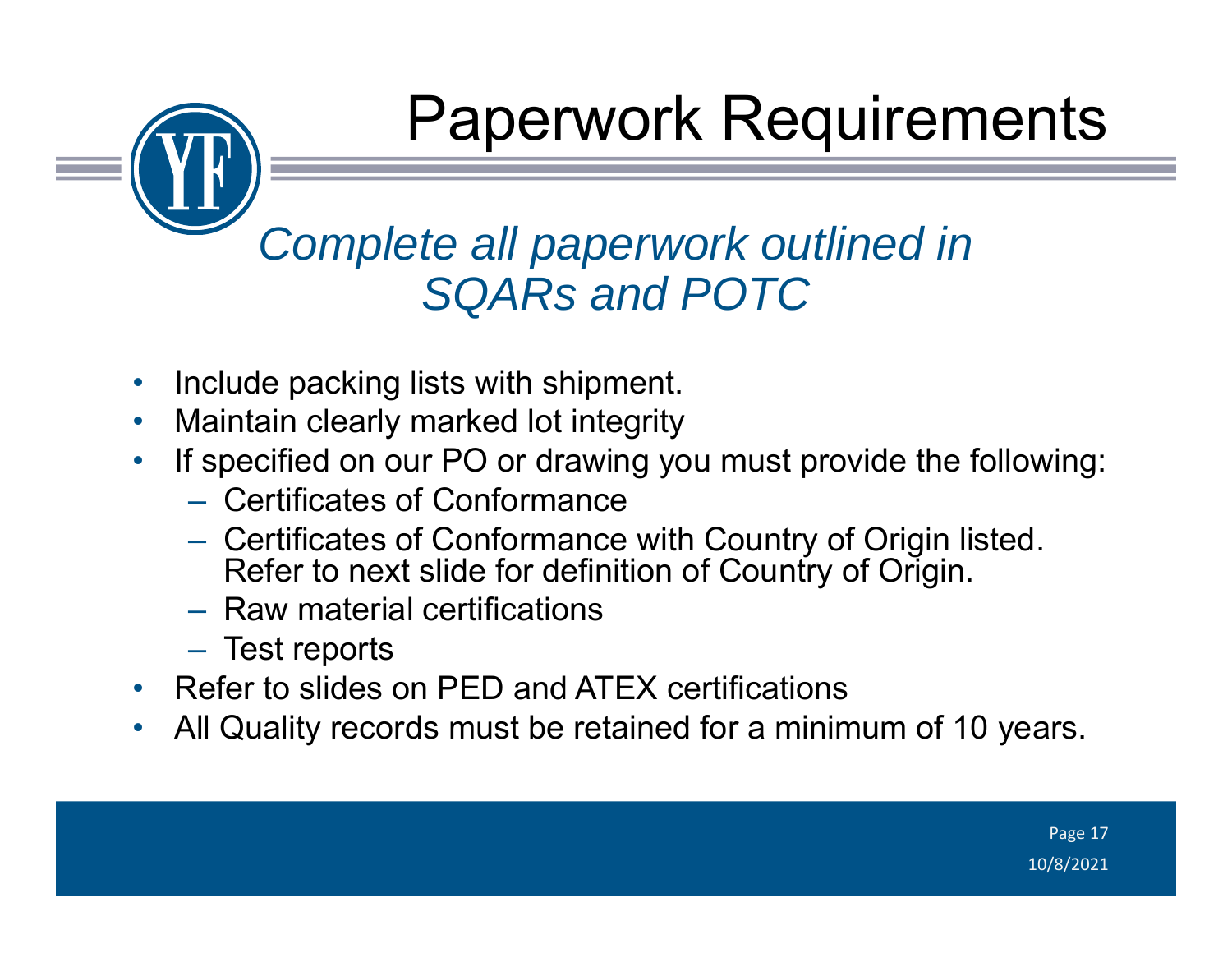

 $\mathbf 1$ 

2

3

## Definition of Country of Origin

An industry standard definition for the country of origin of a product states it is the country in which:

• The product is wholly obtained or produced.

• The product is produced exclusively from domestic material.

• Each foreign material incorporated in that product undergoes a "substantial transformation". Substantial transformation is the creation of a new and substantially different commodity.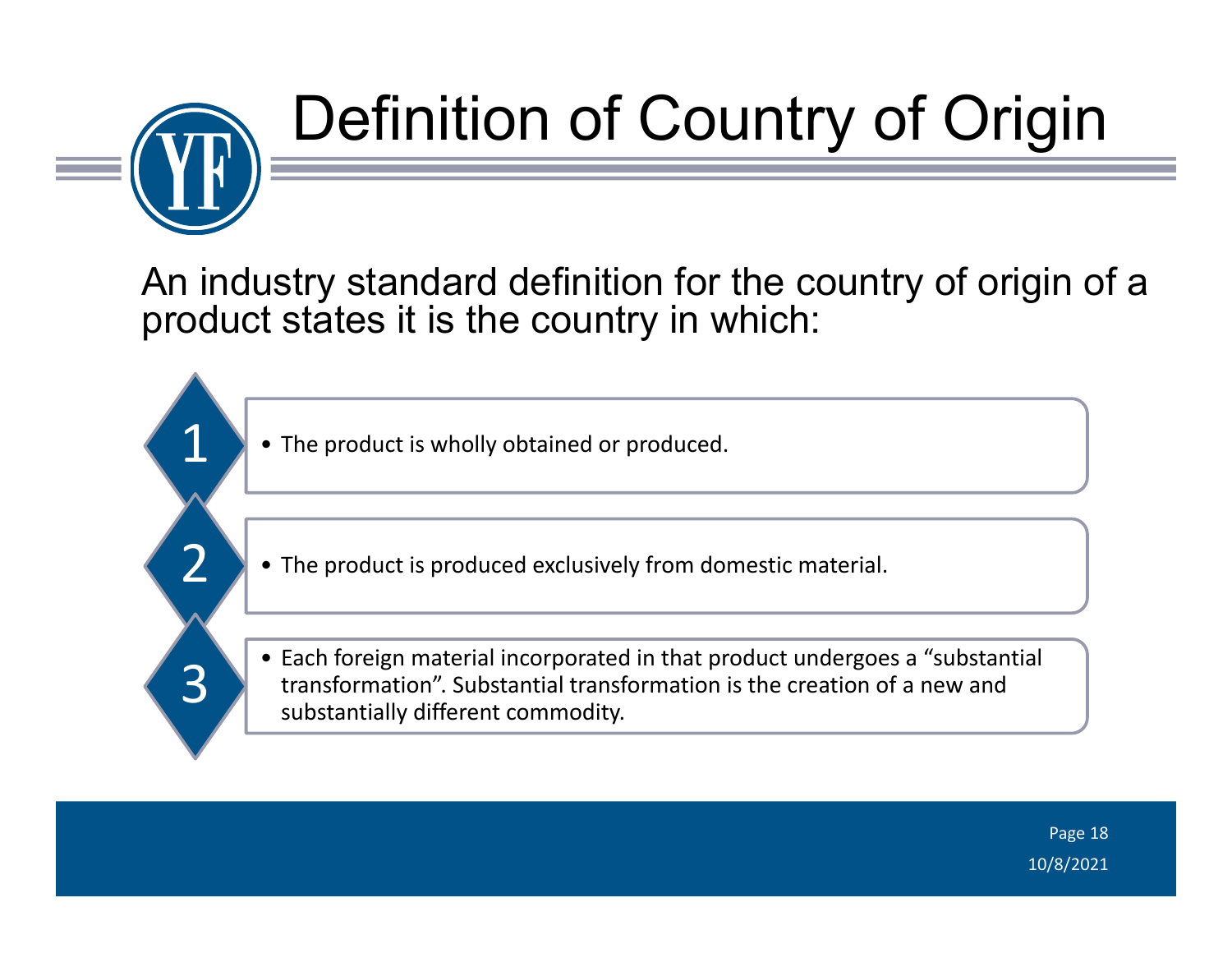## PED Certifications



- • Refer to our drawing and EN10204 for type specific requirements. Reference YF-40.
- A copy of your ISO Certification must be sent with each shipment.
- If any 3<sup>rd</sup> party testing and/or inspection is required, copies of the reports and copies of the 3rd party's ISO certification must be included with the shipment.
- Heat # marking and traceability is required on all parts and paperwork.
- •Contact your buyer with any questions.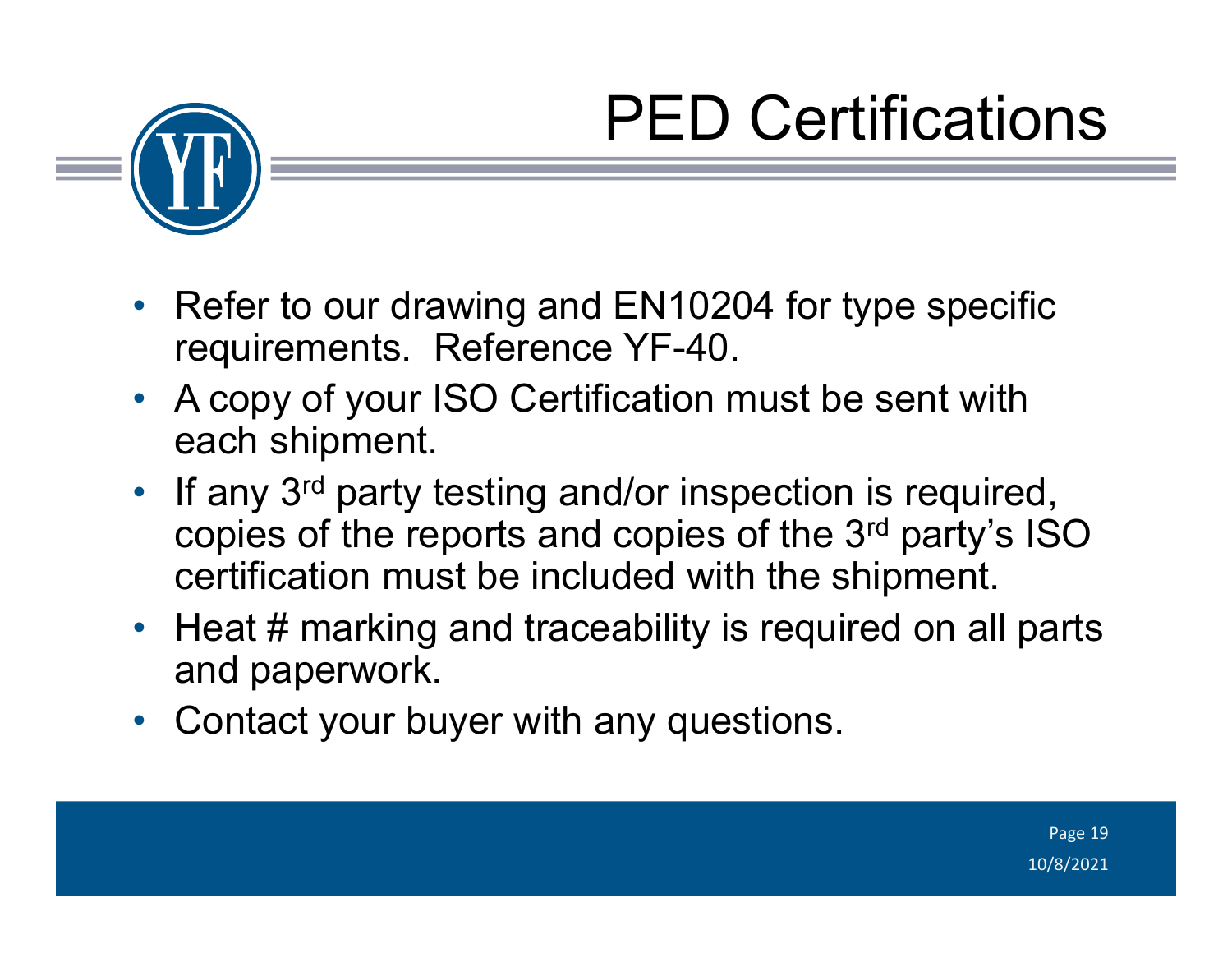## ATEX Certifications



- $\bullet$ Refer to our drawing for the hazardous location requirement.<br>Refer to the following as a guide for selecting protection<br>method: http://www.siracertification.com/UserDocs/Downloads/ResourceInformation/<br>Protection%20Concepts.pdf
- •A Declaration of Conformity document must accompany all<br>shipments. Any Harmonized Standards listed on the<br>Declaration of Conformity of a product must be valid on the<br>date the product arrives for use or sale in the EU. Refe

http://ec.europa.eu/enterprise/newapproach/standardization/harmstds/reflist<br>/atex.html

- $\bullet$ If applicable, a EC type certificate from a notified body (testing agency) is required. This document must be available upon request.
- $\bullet$  General Guide to EU Directives for reference: http://ec.europa.eu/enterprise/newapproach/legislation/guide/index.htm
- $\bullet$ Contact your Buyer with questions.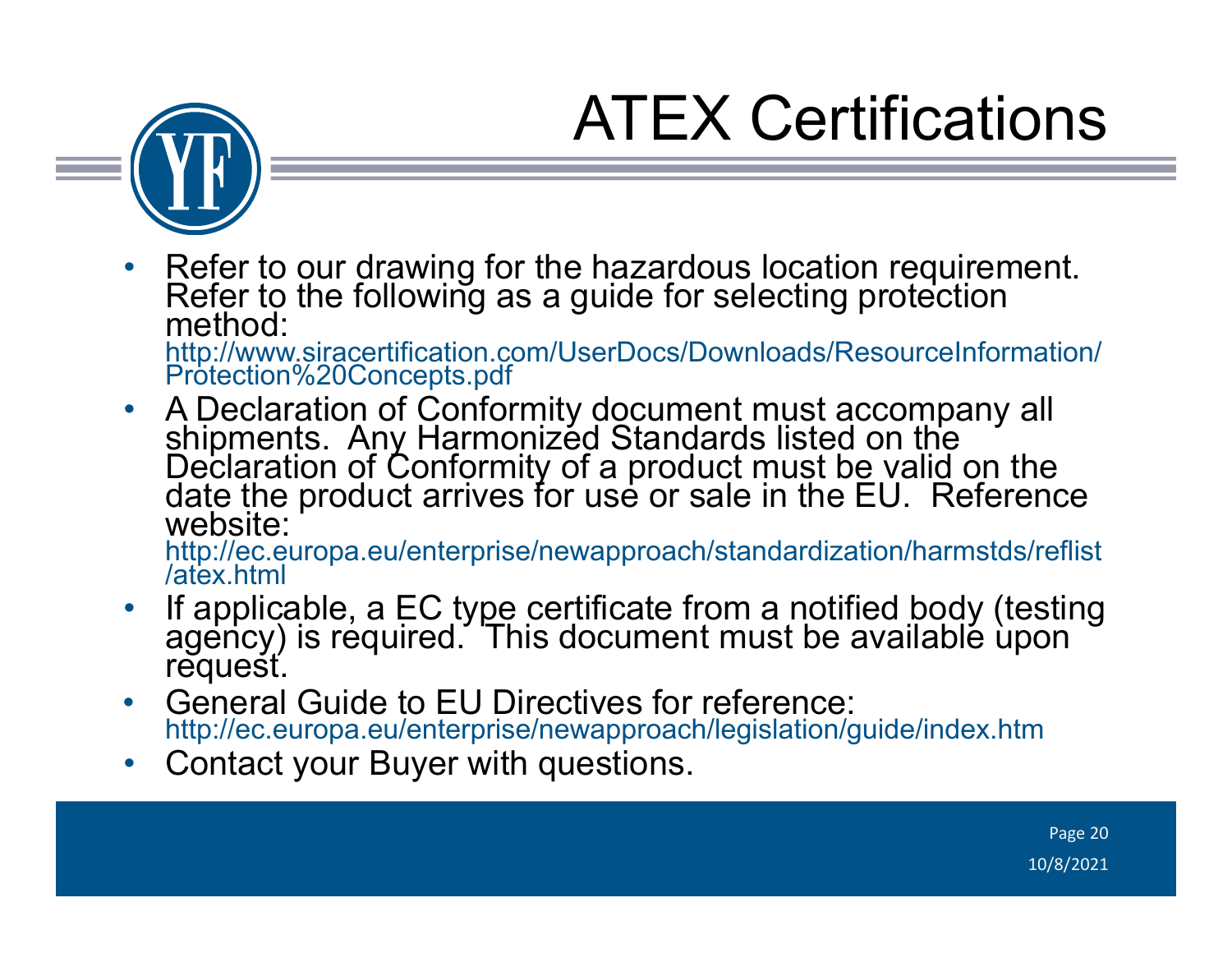Shipping – Packaging & Policies

*Review SQPR-03 on our website for details*

- •Package to ensure clearly marked lot integrity
- •Separate, protect, and oil parts as required
- •Restrain parts securely to avoid damage and part to part contact.
- •Distinguish parts in multi-order shipments
- •Ship collect
- • Use Young & Franklin UPS Account Number – Contact buyer for account number.
- $\bullet$  For shipments over 70 lbs., contact UPS Freight – Contact buyer for account number.
- $\bullet$ Bill of Lading should reference Young & Franklin PO#.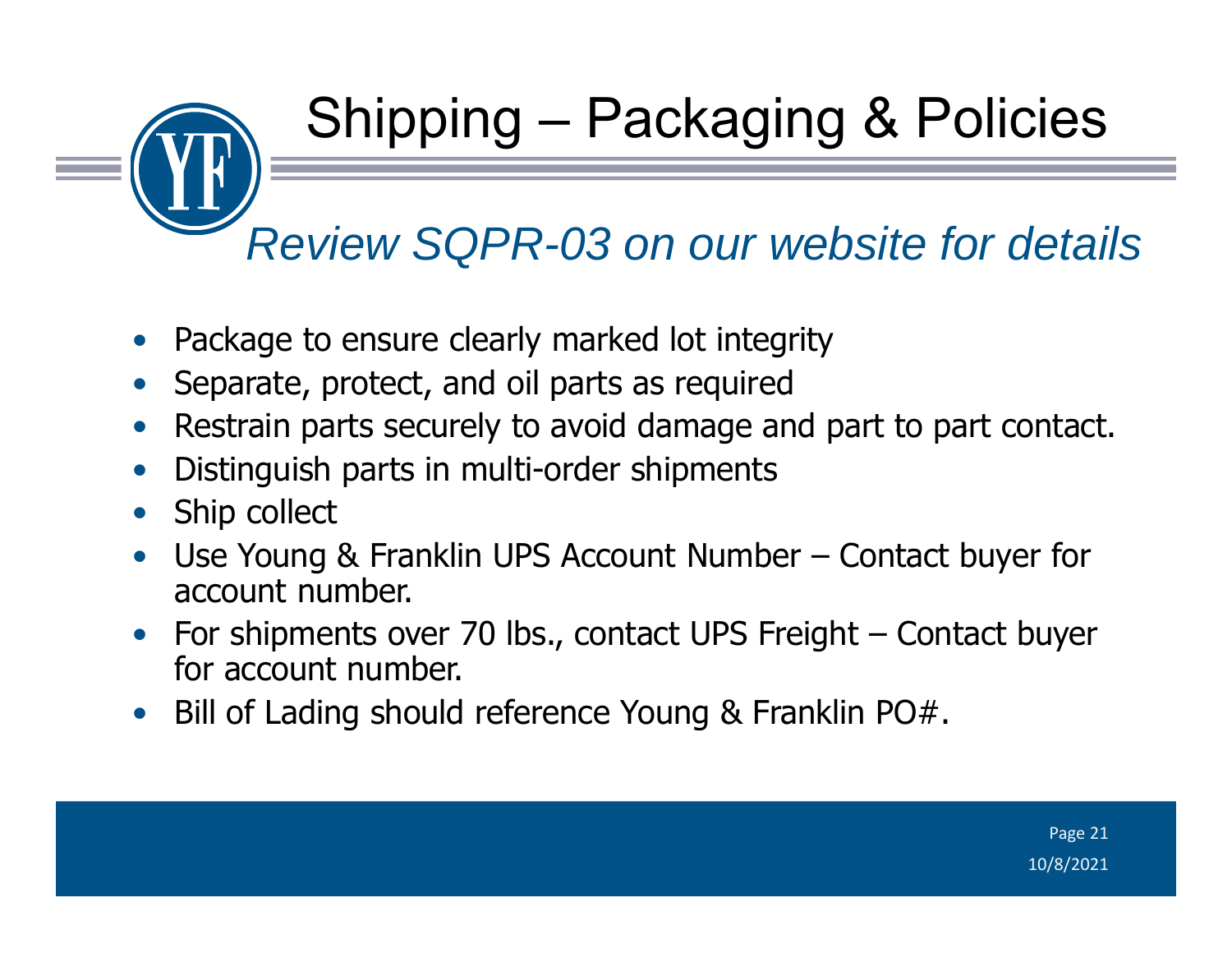

Please do not hesitate to contact your buyer with questions as soon as they arise. This communication will help us all ensure high quality and on-time delivery.